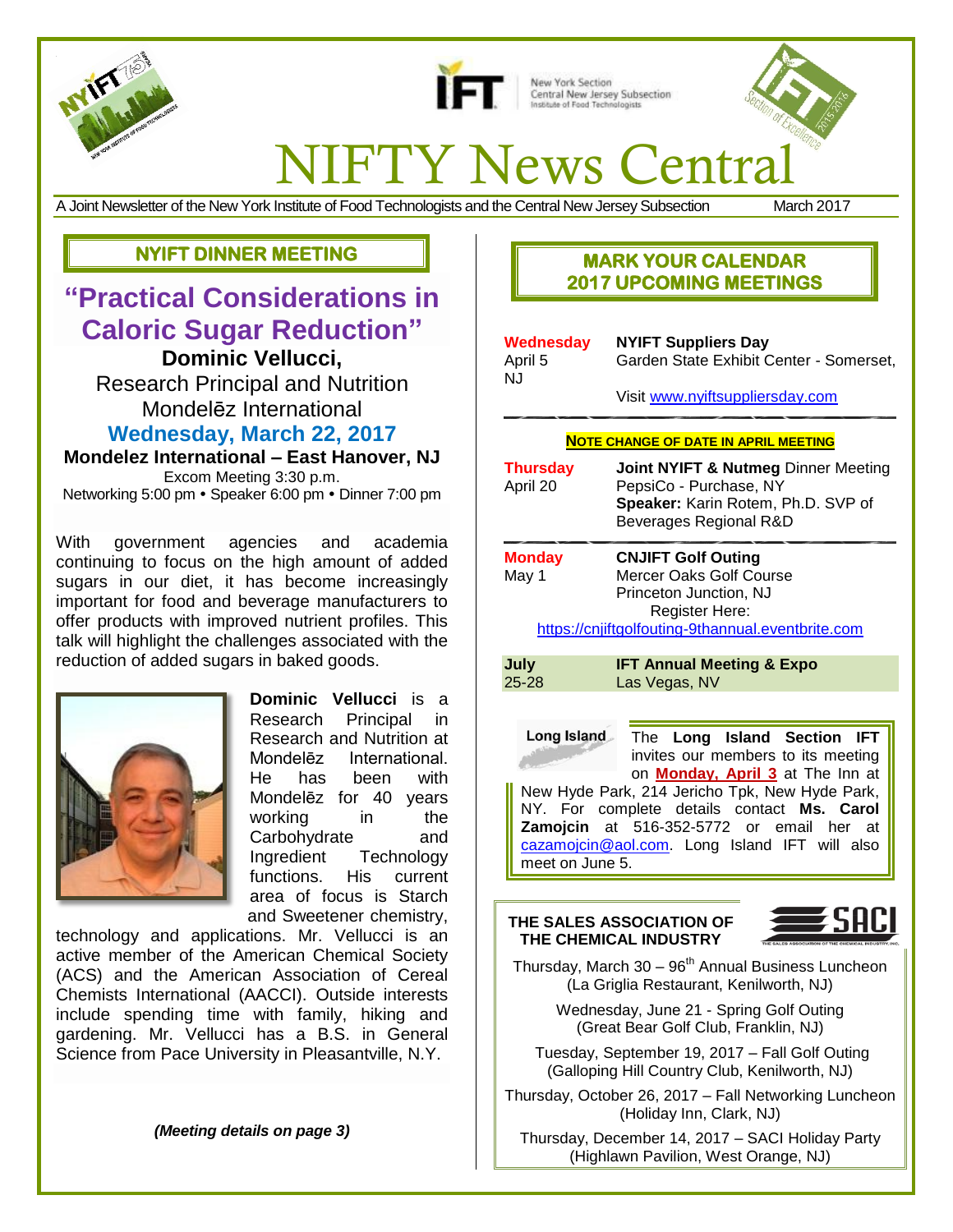### *CNJIFT Officers*

#### **CHAIR**

Jill Horowitz David Michael & Co. 10801 Decatur Road Philadelphia, PA 19154 Tel: 609-647-0645 jhorowitz@dmflavors.com

#### **CHAIR-ELECT & NY LIAISON**

Susan Mayer RTI International 3040 E. Carnwallis Rd Research Triangle Pk, NC 27709 Tel: 856-220-3843 susanmayer@rti.org

#### **SECRETARY**

Kristina Savas Lab Support Woodbridge, NJ Tel: 732-636-1497 [kristina.savas@labsupport.](mailto:kristina.savas@labsupport)com

#### **TREASURER**

Ronnie McBurnie Groncki Associates Leonardo, NJ 07737 Tel: 732-291-4051 ronniemcb@verizon.net

#### **MEMBERS-AT-LARGE**

Maria Manisero *Exp. 2016* International Flavors & Fragrances [maria.manisero@iff.com](mailto:maria.manisero@iff.com)

Jo Ann Fritsche *Exp. 2017* International Flavors & Fragrances [jo.ann.fritsche@iff.c](mailto:jo.ann.fritsche@iff)om

#### **NY/CNJIFT STUDENT REPRESENTATIVES**

Robyn Miranda (Grad Student) Rutgers University Dept. of Food Science 65 Dudley Road New Brunswick, NJ 08901 Tel: 908-720-0463 robynm14@scarletmail.rutgers.edu

Jay Sanghani (Undergraduate Student) Rutgers University Dept. of Food Science 65 Dudley Road New Brunswick, NJ 08901 Tel: 732-670-6686 [jay.sanghani@rutgers.edu](mailto:nzj1@scarletmail.rutgers.edu)

**Contact us at nyiftoffice@optonline.net**

#### **STUDENT NIGHT RECAP**

The CNJ/NYIFT Student Night was held on Thursday, February 9 at the Heldrich Hotel in New Brunswick, NJ. Although the weather did not cooperate, we still had almost 65 people in attendance; many were students who came to hear Mr. Justin Frederico's presentation on Cannabis and the future of its use in foods. We had 9 poster presentations covering many different subject areas. If you missed this year's Student Night, you missed a great event!

Each year, CNJIFT & NYIFT hold a joint meeting where the focus is on students. At this meeting, Graduate students present their research in poster format. The meeting provides a unique opportunity for members in industry to see future professionals in food science more closely and also gain an appreciation of exciting new directions in food science education. During this meeting, poster presentations are judged by the NYIFT Awards Committee and the top three presenters receive monetary awards. This year due to the weather, the Committee was not able to see the presentations and the judging was delayed to March.

#### **Congratulations NYIFT Scholarship Winners . . .**

and **special thanks** to the judges this year – Melanie Gong, Chairperson, Adam Getzel, Julie Hirsch, Paul Takhistov, and Bev Tepper. A big THANK YOU goes to Debbie Koch at Rutgers for coordinating all the logistics for the interviews and Poster Presentations. NYIFT received 16 applications from Graduate and Undergraduate Students.

#### **Graduate Student Winners (\$1,500 each):**

Da Som No, Regina O'Brien, Robyn Miranda, Neeta Yousaf





**Undergraduate Student Winner (\$1,000)** Alexia Ciarfella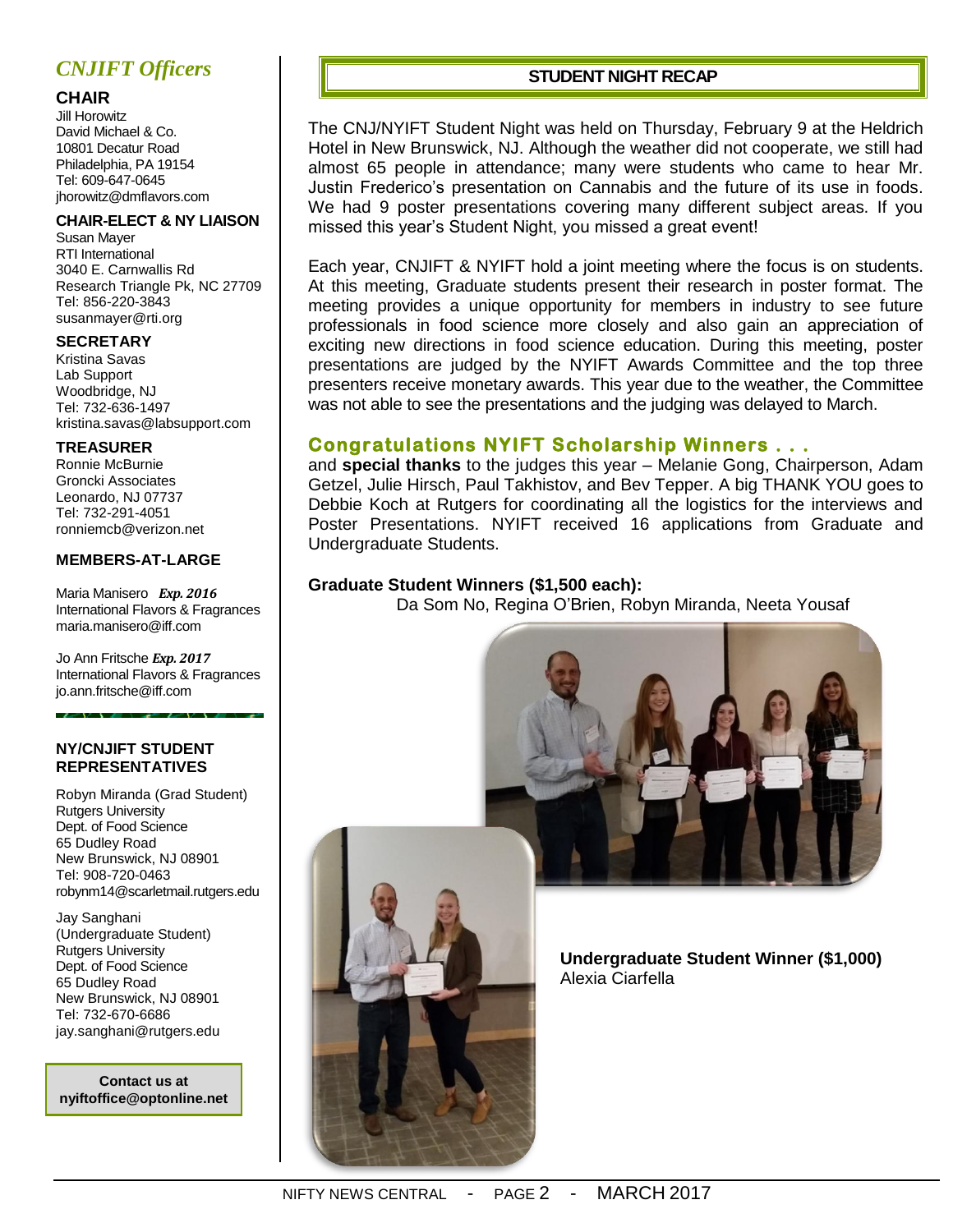

#### **NYIFT Dinner Meeting – Wednesday, March 22, 2017 Mondelez International–East Hanover, NJ**

#### **MEETING DETAILS (BUSINESS CASUAL) Buffet Dinner**

| <b>Excom Meeting</b> | 3:30 p.m.         |
|----------------------|-------------------|
| Network Hour         | $5:00 - 6:00$ pm  |
| Speaker              | $6:00 - 7:00$ pm  |
| Dinner               | $7:00 \text{ pm}$ |

#### **IFT Members (Advance Reservations)**

until NOON Friday, 3/16 \$55\* Nonmembers & Late Reservations \$60 Student Members  $$30*$ Unemployed / Retired Members \$30\* \*with advance reservations

**Due to Security reasons** Reservations must be made by March 16

I p.m. Common Meetizers inspired by Ritz, Wheat Thins and Triscuit Crackers Assorted Soft Drinks, Iced Tea and Water

> **Frisee Lettuce Salad** *with Apples, Blue Cheese, Toasted Walnuts*  **Braised Chicken** *with Parsnips, Artichokes, and Olives* **Roasted Salmon** *With Watercress and Lemon Caper Salad* Tri-Colored Orzo Squash with Garlic OREO Cookie Inspired Desserts Coffee, Tea, Decaf

**Vegetarian Options** - Available Upon Request **Special Allergen Needs** – Please Advise

**RESERVATIONS: Space is limited.** Early reservations are **strongly** recommended. Deadline for reservations is **Noon** on **THURSDAY, March 16.** D*ue to security requirements, reservations after Thursday, March 16 may not be accepted.* All information requested must be provided to process your reservation. Complete information above and FAX to 201-490-5922. You may also email [nyiftoffice@optonline.net](mailto:nyiftoffice@optonline.net) or call 201-905-0090. Please provide your name with the correct spelling, company name, your phone number and email address. If calling for more than one person, give the spelling for each person, their company name, phone number and email address.

#### **NO SHOWS WILL BE BILLED**  $\bullet$  **PHOTO ID IS REQUIRED.**

To make a reservation and pay in advance visit: <https://squareup.com/store/nyiftshop>

#### **DIRECTIONS TO:**

**Mondelez International**, 200 DeForest Ave, East Hanover, NJ

**From Route 80 West** - Take Route 80 West to Exit 48 (Pinebrook/Montville). Turn left onto Hook Mountain Rd, then right onto Bloomfield Ave. for 0.4 miles to New Rd. Turn Left onto New Rd. and go across Route 46 and then over the top of I-280. New Rd becomes Ridgedale Ave.  $*$  Proceed to the first traffic light and turn left onto Eagle Rock Ave. Go 0.6 miles and make a right at the traffic light onto River Rd. Go 1.6 miles and Mondelēz entrance is on your right.

**From 280 West -** Take Route 280 West to Exit 4A (Eisenhower Parkway). Take Eisenhower Parkway South and at the first light, turn right onto Eagle Rock Ave. At the next light turn left onto River Rd. Drive 1.6 miles to the Mondelēz entrance on your right.

**From Route 80 East** - Take Route 80 East to Exit 47A – I-280 East (The Oranges/Newark) to Exit 1 (Edwards Rd./New Rd) At the traffic light, turn right onto East Edwards Rd. East Edwards Rd becomes Ridgedale Ave. Follow  $*$  above.

**Upon Arrival:** Parking & Entrance to Mondelez: Parking lot for this event is located to the right of the Eagle Building. Follow posted signs to appropriate parking lot. Photo id is required for entry.

### *NYIFT Officers*

**CHAIR** Adam Getzel **CitraSource** Monroe Twp, NJ 08831 Tel: 848-702-5782 [adam@citrasource.com](mailto:adam@citrasource.com)

#### **CHAIR-ELECT**

Lisa Rosenberg PepsiCo 100 E. Stevens Avenue Valhalla, NY 10595 Tel: 914-742-4783 [lisa.rosenberg@pepsico.c](mailto:lisa.rosenberg@pepsico)om

#### **SECRETARY**

Stacy Volesko Scotch Plains, NJ 07652 Tel: 732-749-0322 stacyvolesko@gmail.com

#### **SECRETARY-ELECT**

Bicheng Wu Ingredion 10 Finderne Avenue Bridgewater, NJ 08807 Tel: 908-575-6202 bicheng.wu@ingredion.com

#### **TREASURER**

Isha Saini Danone Legal & Regulatory 100 Hillside Avenue White Plains, NY 10603 Tel: 914-872-8510 [isha.saini@dannon.](mailto:isha.saini@dannon)com

**TREASURER-ELECT** Vacant

#### **MEMBERS-AT-LARGE**

Joseph Hildebrand *–* **Exp. 2017** PepsiCo [joseph.hildebrand7@gmail.com](mailto:joseph.hildebrand7@gmail.com)

Beverly Tepper *–* **Exp. 2018** Rutgers University btepper@sebs.rutgers.edu

#### **NYIFT OFFICE**

**P.O. Box 138 Cresskill, NJ 07626 Tel: 201-905-0090 Fax: 201-490-5922 Email: nyiftoffice@optonline.net Websites: www.nyift.org www.nyiftsuppliersday.com**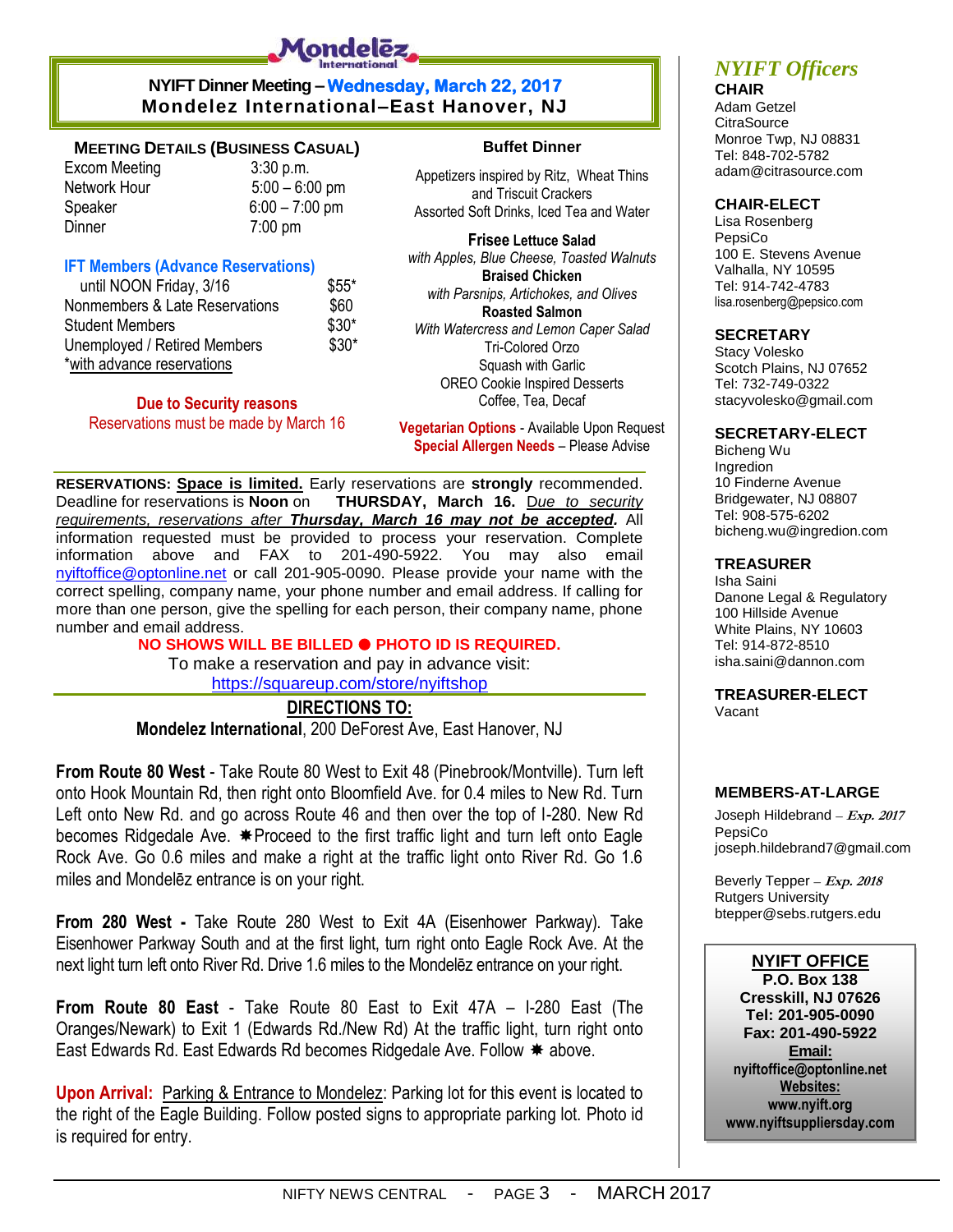## **2016 - 2017 NYIFT CORPORATE SPONSORS**

As of March 3, 2017

| Accurate Ingredients/Ingredient Resources | Ingredion Incorporated              |
|-------------------------------------------|-------------------------------------|
| <b>Advanced BioTech</b>                   | <b>iTi Tropicals</b>                |
| Bell Flavors & Fragrances, Inc.           | J.F. Kelly Company                  |
| Bontoux Inc.                              | KALSEC, Inc.                        |
| Carmi Flavors                             | Kikkoman                            |
| Certified Laboratories Inc.               | The Lebermuth Company               |
| David Michael & Co., Inc.                 | <b>Malt Products Corporation</b>    |
| Del Val Food Ingredients                  | Mondelez International              |
| <b>Dempsey Corporation</b>                | <b>OHAUS Corporation</b>            |
| Domino Specialty Ingredients              | Palsgaard Inc.                      |
| <b>Dupont Nutrition &amp; Health</b>      | Prinova                             |
| <b>Farbest Brands</b>                     | Prova Inc.                          |
| <b>GNT USA Inc.</b>                       | Savoury Systems International, Inc. |
| Gold Coast Ingredients Inc.               | <b>Sethness Products Company</b>    |
| <b>Graham Chemical</b>                    | Sugaright (Division of CSC Sugar)   |
| Hunter Walton and Co. Inc.                | U.S. Highbush Blueberry Council     |
| Ingredient Connections Inc.               | <b>Ungerer &amp; Company</b>        |
| Ingredients Online                        | Virginia Dare                       |
| Ingredients Solutions, Inc.               |                                     |

*We thank you for supporting the NYIFT. Your contributions help fund our Scholarships and Awards.*

Get recognition on our website, newsletters and more! If your company is not listed as a Corporate Sponsor, consider becoming one. For information on becoming a Corporate Sponsor, please contact our Co-Chairs Mark Foley [\(mark.foley@pinnaclefoods.com\)](mailto:mark.foley@pinnaclefoods.com) or Michael Christiansen [\(michael.christiansen@pinnaclefoods.com\)](mailto:michael.christiansen@pinnaclefoods.com) or Gerri Cristantiello at the NYIFT Office at 201-905-0090; [nyiftoffice@optonline.net](mailto:nyiftoffice@optonline.net)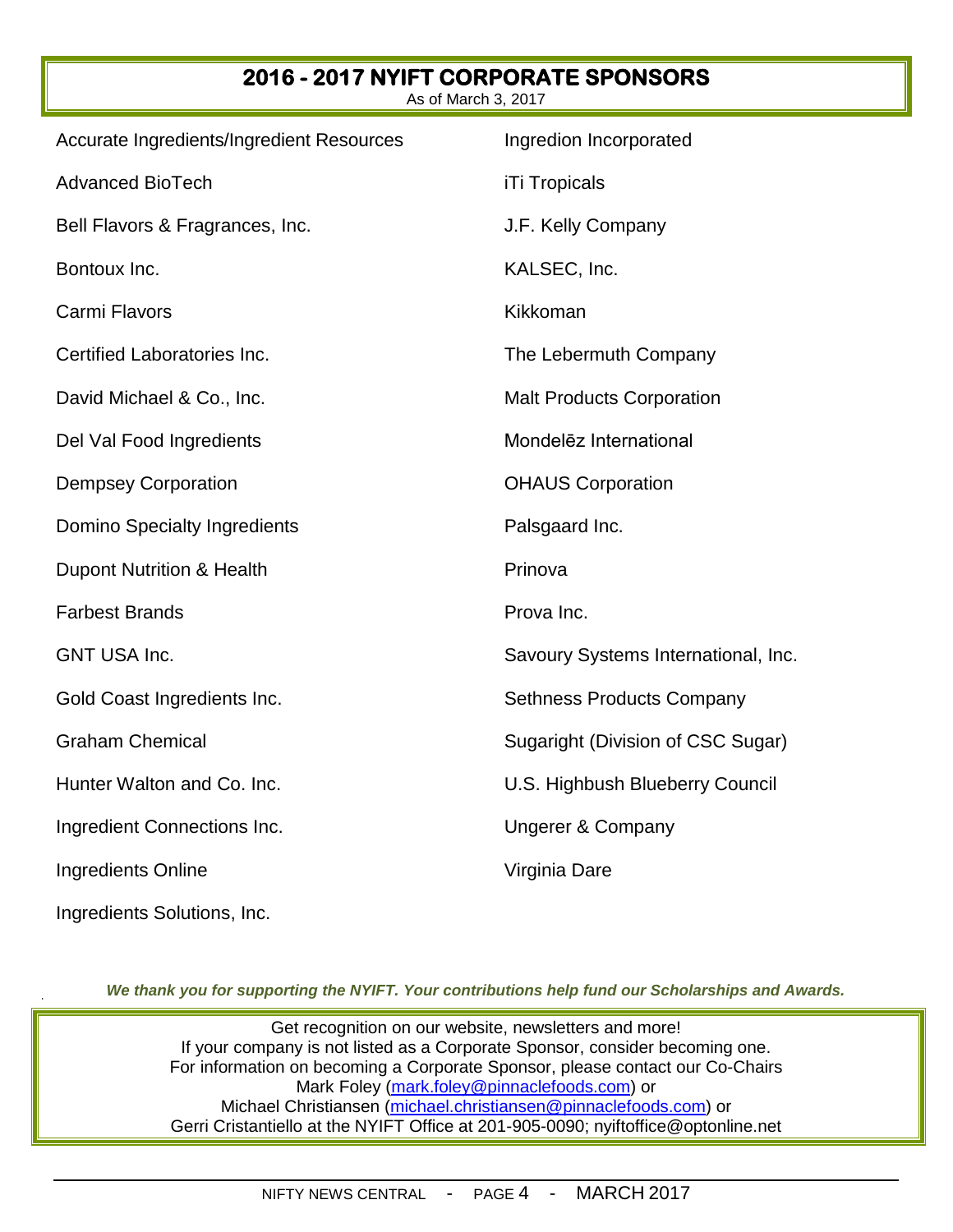### **NYIFT 75th Anniversary Celebration**



The NYIFT held its 75<sup>th</sup> Anniversary Celebration in January at the Highlawn Pavilion in West Orange. The event was attended by 125 people including Past Chairpersons and Fellows. It was a delightful evening and all present welcomed speaker Cindy Stewart of DuPont Nutrition and Health who presented "The Science of Food: What will the Next 75 years Look Like and How Can We Positively Impact the Future". The photo on the left shows all of our Past Chairpersons, as well as Fellows, who have filled various positions within CNJ and NYIFT, but most prominently served as past Chair of New York and CNJIFT.



### **During Suppliers Day** Garden State Exhibit Center Somerset, NJ Wednesday, April 5, 2017

 $2:00 - 7:00$  p.m.



[NYIFT will be holding a](http://ift.us6.list-manage.com/track/click?u=4098dc16af5e27157302a4ed8&id=4383853a43&e=24ac1ce7ec) **Mini Career Fair** for students and professionals who are seeking opportunities in the food industry. If your company has a position available, if you are an employment agency with openings or if you would like to visit with professionals, please consider exhibiting at Suppliers Day. The Career Fair will be located within the premises of Suppliers Day in a separate private area.

#### **EXHIBIT FEE:**

The cost of a booth for the mini career fair area is **\$299**. The fee includes a 10 x 10 exhibit space with a 6 foot table, two chairs, and signage. All booths will be private for interviews.

If your company is an exhibiting company at **NYIFT Suppliers Day** you can have this additional booth at the discounted rate of **\$199** for the Career Fair**.**

We encourage you to pass this information to your **Human Resources Personnel.** Interested companies please contact **Gerri Cristantiello** at 201-905-0090 or email her at [nyiftoffice@optonline.net.](mailto:nyiftoffice@optonline.net?subject=Interested%20in%20Career%20Fair&body=Please%20contact%20me%2C%20I%20would%20like%20to%20exhibit%20at%20the%20Career%20Fair%20on%20April%205%2C%202016) You may also register directly online at [www.nyiftsuppliersday.com](http://www.nyiftsuppliersday.com/) Click **"Career Fair Reg Form"**.



#### **MORNING SEMINAR:**

NYIFT will also hold a seminar prior to Suppliers Day Show on **Clean Label**. Speakers and agenda are being developed and information will be available by March 13. We hope to see you at the Show! The agenda will be posted at [www.nyiftsuppliersday.com](http://www.nyiftsuppliersday.com/) and the charge for the Seminar will be \$60/person.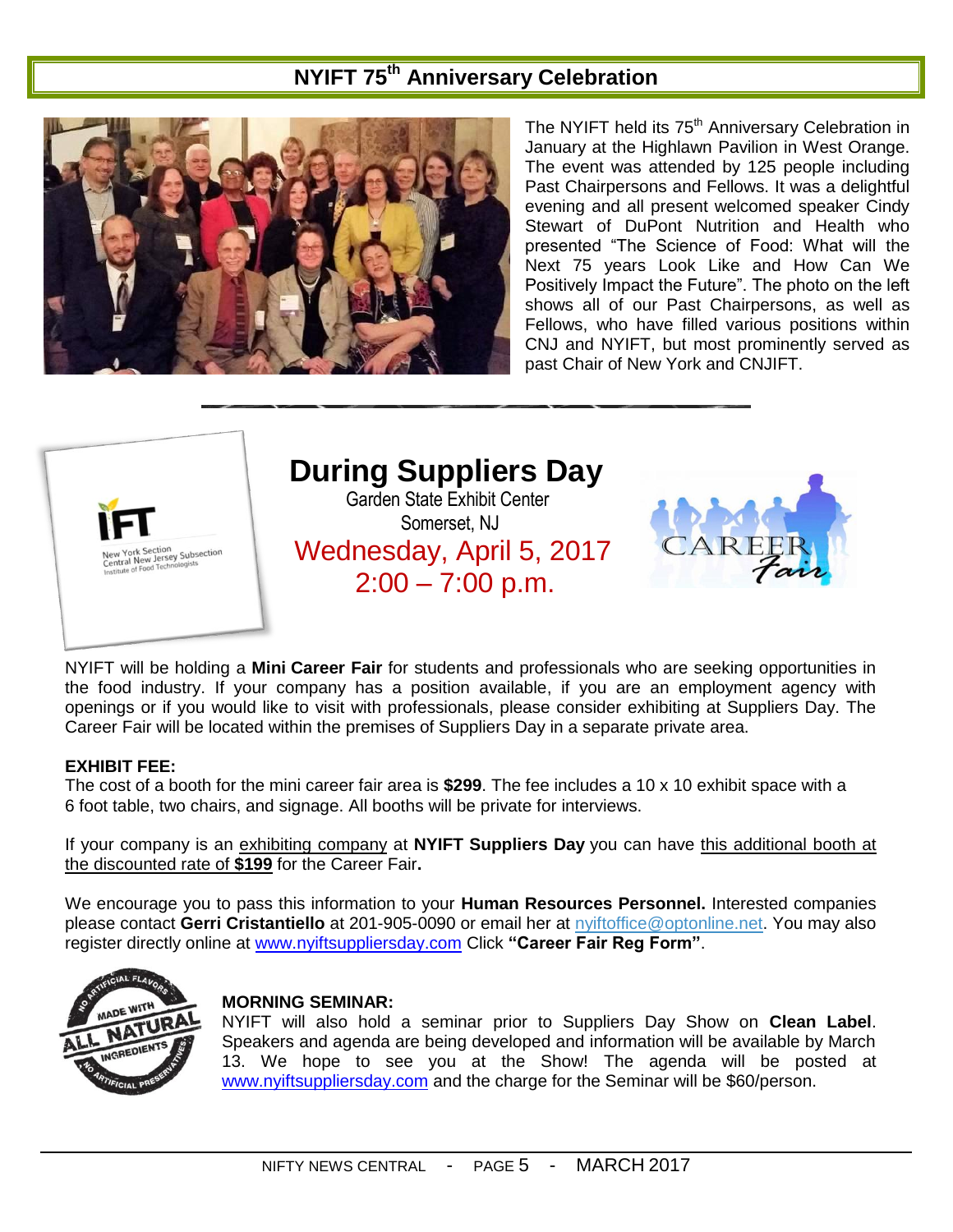

Purchase your Tickets Today! This is our third baseball game night and it is part of our New Professionals event series. The event is open to all new professionals as well as seasoned members and nonmembers of IFT. Invite your family, friends, and colleagues to join you! You do not need to be a member of NYIFT to participate in this event. The game will take place as follows:

| <b>WHEN:</b>  | Friday, June 9, 2017                   |
|---------------|----------------------------------------|
|               | Game starts at 7:00 p.m.               |
| <b>WHO:</b>   | Baltimore Orioles vs. New York Yankees |
| <b>WHERE:</b> | Yankee Stadium, Bronx, NY              |
| <b>COST:</b>  | \$35 per seat                          |

We have purchased 75 tickets in Sections 229 and 230. If you want to be part of the fun, please complete the following order form and return it with your payment. If you wish to purchase the tickets with a credit card visit our online store at [www.squareup.com/store/nyiftshop.](http://www.squareup.com/store/nyiftshop).

|                                                                                                                                                      | NYIFT NIGHT AT THE BALL PARK - ORDER FORM<br>Friday, June 9, 2017 - Baltimore Orioles vs. New York Yankees<br>To purchase tickets, complete and mail this order form with your check payable to NYIFT and<br>mail to: NYIFT, P.O. Box 138, Cresskill, NJ 07626. |  |  |  |  |
|------------------------------------------------------------------------------------------------------------------------------------------------------|-----------------------------------------------------------------------------------------------------------------------------------------------------------------------------------------------------------------------------------------------------------------|--|--|--|--|
| If you prefer to pay by credit card, visit our online store at www.squareup.com/store/nyiftshop                                                      |                                                                                                                                                                                                                                                                 |  |  |  |  |
|                                                                                                                                                      |                                                                                                                                                                                                                                                                 |  |  |  |  |
|                                                                                                                                                      |                                                                                                                                                                                                                                                                 |  |  |  |  |
|                                                                                                                                                      |                                                                                                                                                                                                                                                                 |  |  |  |  |
|                                                                                                                                                      |                                                                                                                                                                                                                                                                 |  |  |  |  |
|                                                                                                                                                      |                                                                                                                                                                                                                                                                 |  |  |  |  |
|                                                                                                                                                      | Tickets are in Section 229 and 230. They all cost \$35 each.                                                                                                                                                                                                    |  |  |  |  |
|                                                                                                                                                      | I I would like to order ________ tickets at \$35 each.                                                                                                                                                                                                          |  |  |  |  |
| $\frac{1}{2}$ $\Box$ Enclosed is a check payable to New York Institute of Food Technologists, Inc. for \$________                                    |                                                                                                                                                                                                                                                                 |  |  |  |  |
| □ CREDIT CARD PAYMENT: Visit our online store at www.squareup.com/store/nyiftshop                                                                    |                                                                                                                                                                                                                                                                 |  |  |  |  |
| When we have the tickets in hand we will contact you to find out<br>where you would like us to mail the tickets or to make arrangements for pick up. |                                                                                                                                                                                                                                                                 |  |  |  |  |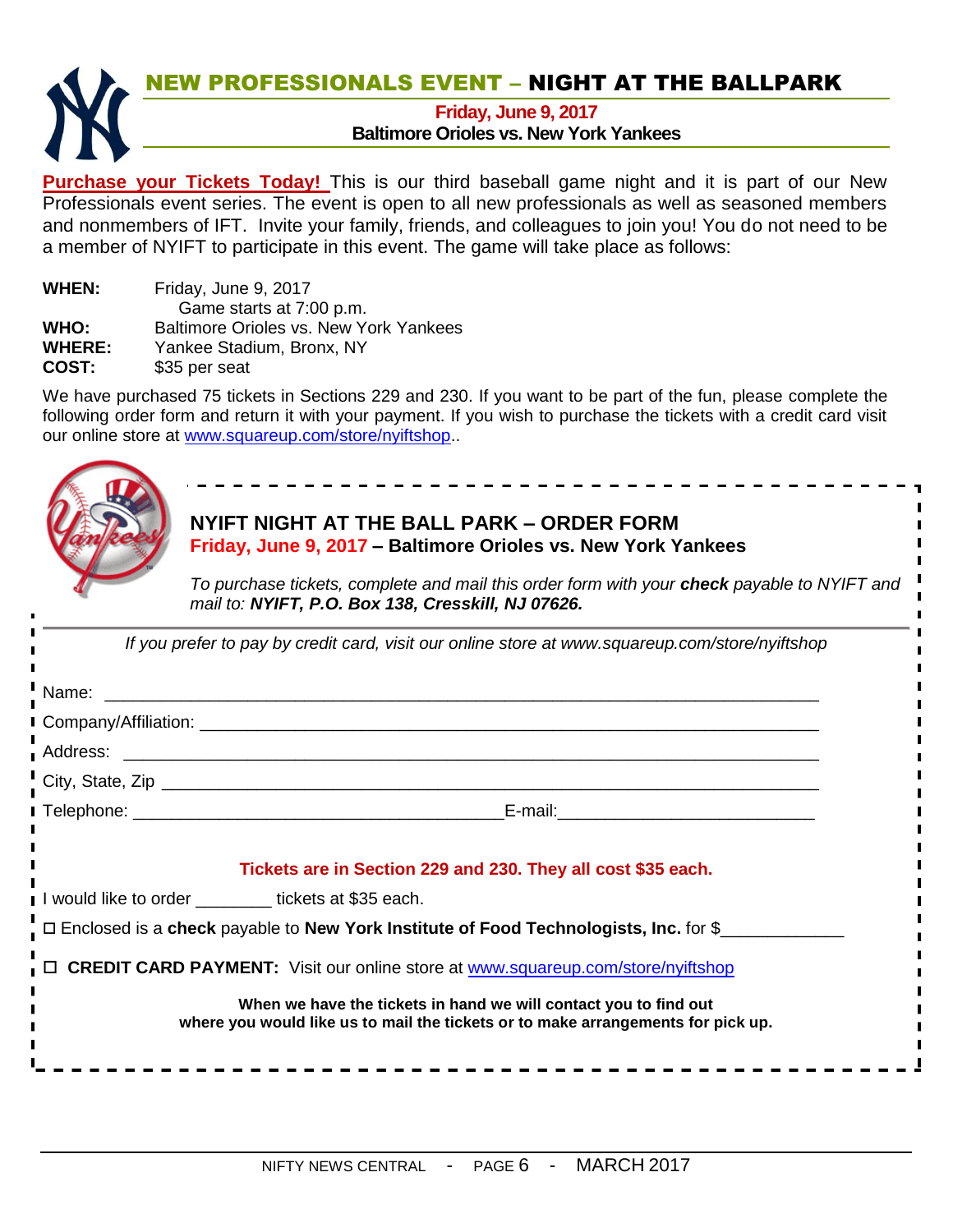





The Rutgers Food Science Club has hooded sweatshirts for sale at \$35 each (S, M, L, XL) Payment can be made in cash, check or through paypal. For details please contact Robyn Miranda at [robynm14@scarletmail.rutgers.edu](mailto:robynm14@scarletmail.rutgers.edu)

### **EMPLOYMENT REFERRAL SERVICE**

#### **TO PLACE A POSITION WANTED OR POSITION AVAILABLE AD**

To place a **POSITION WANTED** ad you must be a member of the NY/CNJ IFT. Contact the NYIFT at 201-905- 0090 for details. **Corporate Sponsors** of the NY/CNJ IFT can place a **POSITION AVAILABLE** ad at no charge. The fee to post a **POSITION AVAILABLE** ad, if your company IS NOT a NY/CNJIFT Corporate Sponsor, is **\$200** per ad, per month. To become a Corporate Sponsor contact Gerri Cristantiello, NYIFT Office at 201-905-0090.

#### **TO RECEIVE INFORMATION REGARDING THESE POSTINGS**

To receive information regarding these postings, the person requesting the information must be a NYIFT/CNJIFT Member. Please contact the NYIFT Office at 201-905-0090 or email Gerri at [nyiftoffice@optonline.net.](mailto:nyiftoffice@optonline.net) **Failure to comply with the above guidelines can result in a delay or no reply.**

### **POSITIONS WANTED**

**THIS ISA LISTING OF INDIVIDUALS SEEKING EMPLOYMENT. FOR MORE DETAILS, PLEASE CONTACT** Gerri Cristantiello NYIFT Office: 201-905-0090 Email: nyiftoffice@optonline.net

**W-231 CULINARY FOOD SCIENCE R&D -** Master of Food Technology, Certified Research Chef, CIA grad with 10+ years of passionate and creative Product Development experience looking for an exciting Culinary Food Science R&D opportunity.

**W-230 PROJECT MANAGEMENT/TECHNICAL SALES –** Experienced professional with extensive background in project management and technical sales support for development of nutritional products. Technical experience includes functional beverage formulation, culinary, flavor training and sweetener formulation for beverage and food applications. Highly motivated, uses advanced technical skills to develop excellent customer relationships with a focus on delivering targeted results. A strong track record of leading innovative and successful multi-functional product development teams for major global markets using the latest food and flavor system technologies. Able to utilize vast nutritional knowledge to design and execute commercially viable functional products for consumers with diet specific health needs.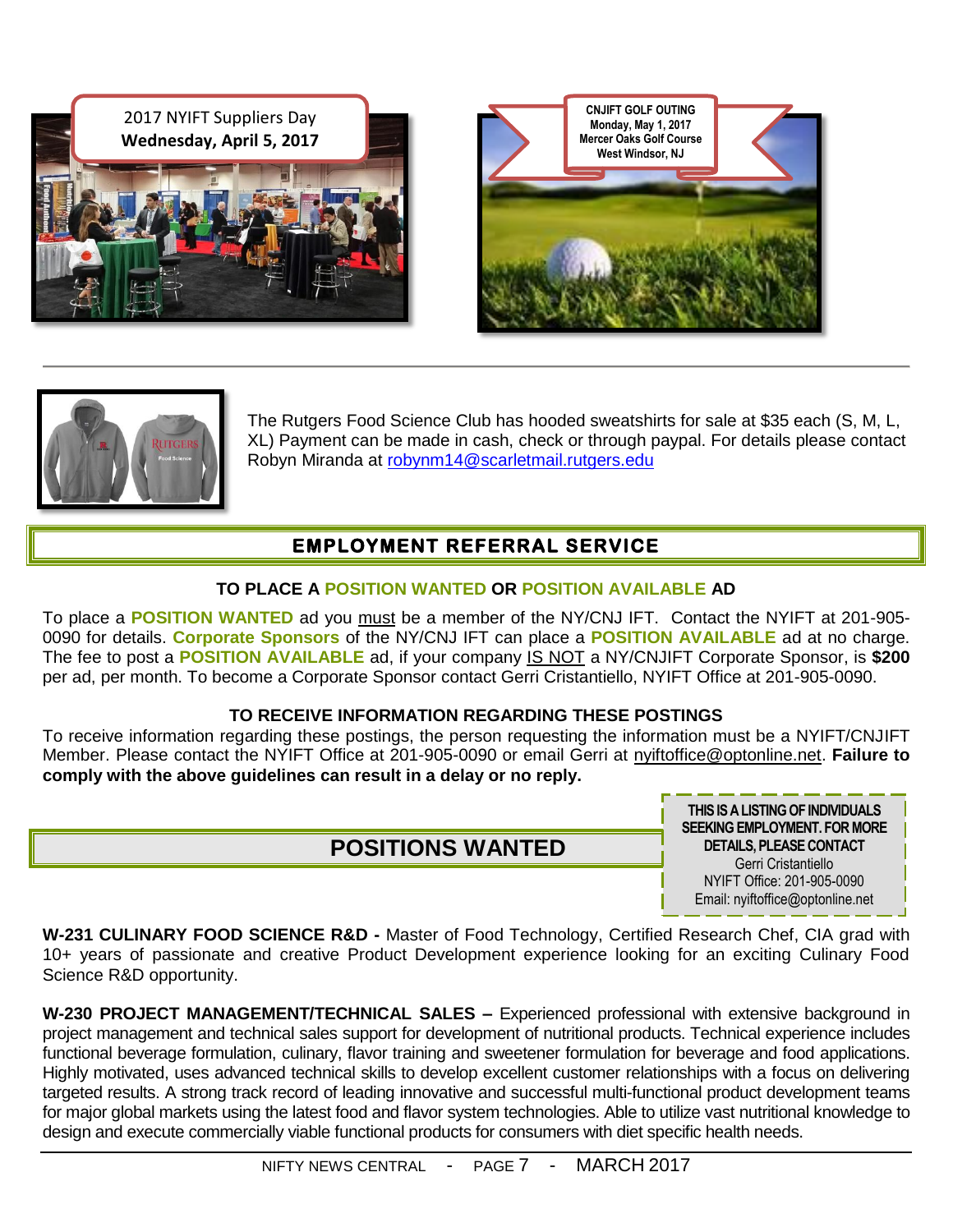**TO RECEIVE INFORMATION FOR THESE JOBOPENINGS** Contact Gerri Cristantiello NYIFT Office: 201-905-0090 Email: nyiftoffice@optonline.net

### **POSITIONS AVAILABLE**

**Ingredion Incorporated** is a leading global ingredient solutions provider to the food, beverage, brewing and pharmaceutical industries as well as numerous industrial sectors. We have the following exciting opportunities currently available. EOE, MFDV. We invite you to join our progressive organization by applying at http://www.ingredion.com/careers.

**A-1008 SENIOR TECHNICAL SERVICE TECHNOLOGIST:** Serve as Technical Service lead for Food, Beverage, & Flavor Encapsulation customers, serving as the Subject Matter Expert (SME) and providing technical support for a broad range of applications and helping to drive new product development. Develop Go-To Market approach for customers within assigned territory. Promote functional food and beverage concepts to showcase our innovative solutions; conduct lab bench evaluations, pilot plant, and production scale trials at our facilities and at customers' facilities; and assist in managing multiple technical projects within the customers' scope and needs. BS/MS in Food Science/Food Engineering/Science with 3 to 5+ years of experience in the food & beverage industry. Emulsion & Encapsulation experience is a plus. Hands-on concept development and formulation using laboratory and/or pilot plant equipment. Must be able to travel up to 40% of time. **Job Location:** Bridgewater, NJ. Please visit www.ingredion.com full job description and apply at or by emailing [joan.garcia@ingredion.com](mailto:joan.garcia@ingredion.com)

**A-1007 B2B ACCOUNT MANAGER -Northeast- INGREDIENTS:** Develop maximum sales volume and margins through detailed planned sales coverage at existing and prospective accounts within the Northeast US region (NY, PA, NJ, CT, MA, RI, VT). Will call on small, medium and large sized accounts with some key strategic customers and distributors. Bachelor's degree in a technical discipline preferred. 3+ years of direct sales or technical sales experience with focus in food and beverage industry. Must be willing to travel up to 50% of time. **Job Location:**  Home-based. Please visit full job description and apply at www.ingredion.com or by emailing [joan.garcia@ingredion.com](mailto:joan.garcia@ingredion.com)

**A-1006 SENSORY LAB TECHNICIAN:** Support sensory testing programs, with a focus on the descriptive program, and also including discrimination, consumer, and qualitative testing method. Partner with Sensory Analysts to execute studies and support functions needed to execute the descriptive panel; upkeep of the Sensory laboratory and sensory evaluation rooms; and maintaining good safety and housekeeping practices with GLP guidelines. Associate or Bachelor degree in a science discipline with 3+ years of laboratory or product development lab experience. Must be highly interested in food and able to taste different types of food. Experience in food laboratory preferable. Must be able to comprehend and follow well defined and documented technical instructions and sensory procedures. **Job Location:** Bridgewater, NJ. Please visit full job description and apply at www.ingredion.com or by emailing [joan.garcia@ingredion.com](mailto:joan.garcia@ingredion.com)

**A-1005 SENSORY SCIENCE MANAGER:** Drive functional excellence within the Global Sensory Program and provide sensory support in line with our strategies. Lead panels and develop appropriate and advanced sensory methodologies in line with business/research priorities. Deliver results and recommendations to meet the goals of project teams using a variety of sensory methods, with a strong focus on descriptive analysis. Provide leadership to the descriptive program for administrative, performance/motivation efforts, new approaches and training of new panelists. University degree in Food Science or related, with emphasis in Sensory or Sensory Consumer Science with 7 to 10+ years' experience in industry. Experience in Descriptive Analysis, Temporal Perception tools, Consumer research techniques and Discrimination**.** Ability to manage scientists and technicians**.** Experience with sensory software applications (Compusense cloud, XLSTAT, SIMS, FIZZ). **Job Location:** Bridgewater, NJ. Please visit full job description and apply at www.ingredion.com or by emailing [joan.garcia@ingredion.com.](mailto:joan.garcia@ingredion.com)

### **(Positions Available Continued on Page 9)**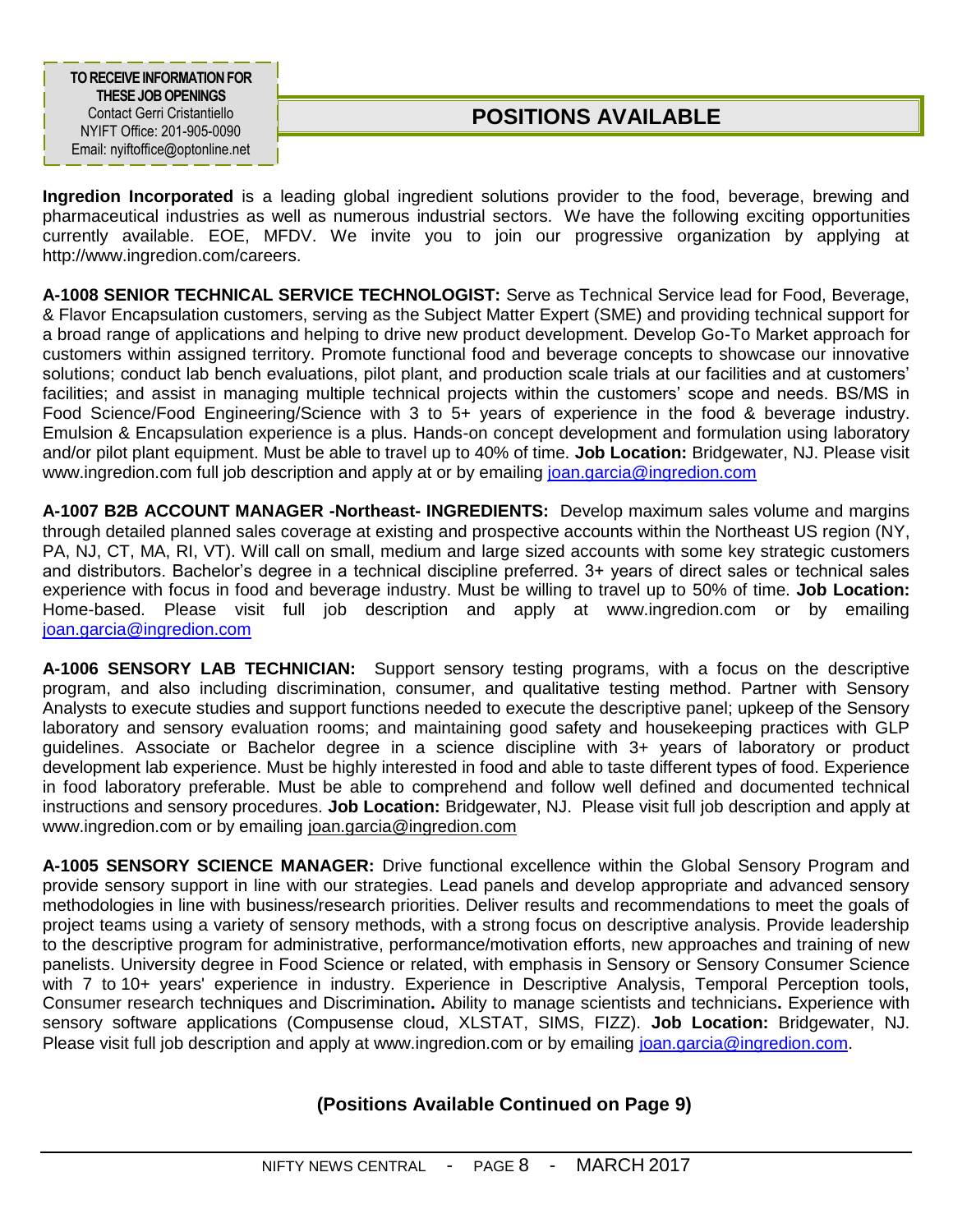**TO RECEIVE INFORMATION FOR THESE JOBOPENINGS** Contact Gerri Cristantiello NYIFT Office: 201-905-0090 Email: nyiftoffice@optonline.net

### **POSITIONS AVAILABLE**

**A-1004 SENIOR FOOD CHEMIST:** Support the Physical Modification Research Program and be responsible for planning, conducting and analyzing laboratory experiments for various applied research projects to find innovative processes to develop food ingredients with desired functionalities. MS/BS degree in Food Science, Biochemistry, Chemistry, or a closely related field with 2 to 5+ years with hands-on laboratory experience. Knowledge in food chemistry, food ingredients, and food analysis, especially of plant-based foods, such as plant proteins, fruits, and vegetables. Understanding in physical processing of food ingredients; including, but not limited to, various forms of heat treatments, pressure, pulsed-electric fields, vacuum, fractionation technologies, filtration, etc. Experience in analytical techniques such as HPLC, SEC, and DSC and/or other laboratory instrumentation including general troubleshooting ability. **Job Location:** Bridgewater, NJ. Please visit full job description and apply at www.ingredion.com or by emailing [joan.garcia@ingredion.com](mailto:joan.garcia@ingredion.com)

**A-1003 FOOD MATERIALS SCIENTIST- Rheologist:** Provide technical and project leadership towards the development of new ingredients/systems based on hydrocolloids, proteins, fibers, natural extracts and starches. Lead and participate in cross functional teams to drive projects from concept to commercialization and will develop structure-function understanding of materials to drive new product innovation. Add value to ingredients through processing and blending with other materials, utilizing food, material and polymer science principles and process engineering knowledge. Develop fundamental understanding of how ingredients interact within given food systems to allow manipulation of texture and other properties. Support various customer engagements and new product development projects. Ph.D./MS in food, polymer or materials science, chemical engineering or related field with 6-12+ years of relevant experience. Expertise in biopolymers such as proteins, hydrocolloids, fibers, natural extracts and starch, including their application to food systems. Knowledge of how to manipulate the functional properties of macromolecules by applying unit operations such as extrusion, spray drying, agglomeration. Proven track record of utilizing mechanical measurement techniques (e.g. rheology) and advanced microscopy to elucidate structure-function relationships**. Job Location:** Bridgewater, NJ. Please visit full job description and apply at www.ingredion.com or by emailing [joan.garcia@ingredion.com](mailto:joan.garcia@ingredion.com)

**A-1002 DIRECTOR, RUTGERS FOOD INNOVATION CENTER – SOUTH:** Rutgers, The State University of New Jersey, is seeking a Director of its Rutgers Food Innovation Center – South, located in Bridgeton (Cumberland County), NJ. The Director will lead this high-profile and globally recognized program, and maintain its mission of supporting economic growth to the food and agricultural industries in the New Jersey region. We are seeking a candidate with strong food industry leadership skills, strong interpersonal skills, a commitment to a team approach, and a proven ability in organization development and management. Please see complete details and apply online via this link: [http://jobs.rutgers.edu/postings/36930.](http://jobs.rutgers.edu/postings/36930)

**Job Location:** Bridgeton, NJ

**A-997 FLAVOR REGULATORY COORDINATOR**: Food science, chemistry or related field required. Some experience preferred but will consider an entry level individual who is highly motivated with a positive attitude and eager to learn. College Degree is a plus but not a must; Duties will include preparing regulatory documents such as spec sheets, nutritional information, SDS, GMO statements, etc. Training will be provided. This is a full time position with comprehensive benefits including medical, dental, vision and 401K. **Job Location:** Northern NJ.

### **(Positions Available Continued on Page 10)**

| TO RECEIVE INFORMATION FOR       |                  |  |                         |  |
|----------------------------------|------------------|--|-------------------------|--|
| <b>THESE JOB OPENINGS</b>        | FTY NEWS CENTRAL |  | - $PAGE 9 - MARCH 2017$ |  |
| Contact Gerri Cristantiello      |                  |  |                         |  |
| NYIFT Office: 201-905-0090       |                  |  |                         |  |
| Email: nyiftoffice@optonline.net |                  |  |                         |  |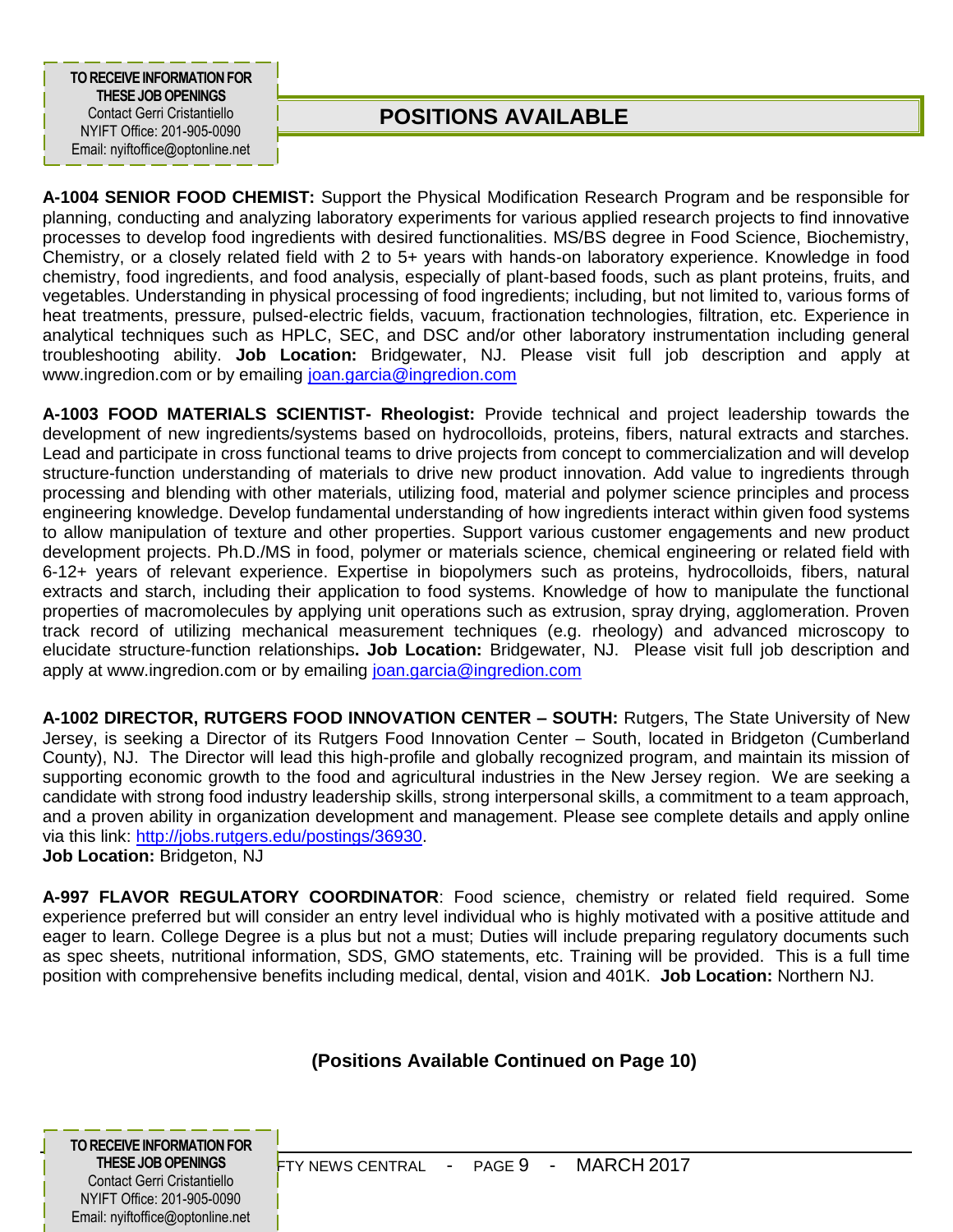### **POSITIONS AVAILABLE**

Certified Laboratories, Inc. is one of the largest, private, independent laboratories comprised of four nationally recognized laboratories. Located in New York, Illinois, Southern and Northern California, each of these laboratories has developed its own area of expertise and is an acknowledged leader in the field of food safety and analysis. We have the following exciting opportunities currently available within our labs. EOE, MFDV. We invite you to join our progressive organization by applying at [http://certified-laboratories.com/.](http://certified-laboratories.com/)

**A-999 SENIOR GC-MS/MS ANALYST:** BS degree or higher in Analytical Chemistry; other degrees will be considered with appropriate experience. Minimum three (3) years of hands on experience in a testing lab environment, with experience in GC (Gas Chromatography), high level of experience in Mass Spectroscopy and comprehensive Chromatographic analysis. Must have experience in Instrumentation.

- **Job Location:** Plainview, NY. **A-998 MICROBIOLOGY SUPERVISOR:** A minimum of a BA/BS degree in Microbiology or Biological Sciences, with five (5) years industrial experience and three (3) years in a Microbiology Laboratory. Candidate must have three (3) years supervisory experience, along with solid technical skills. **Job Location:** Plainview, NY.
- **A-994 MICROBIOLOGY ANALYST:** A minimum of a BS degree in Microbiology or Food Science with seven (7) to ten (10) years technical lab experience, technical writing, broad food testing, and five (5) to seven (7) years managerial experience and knowledge of MLG, BAM, AOAC, USP, ELAP, CMMEF procedures and ISO 17025. **Job Location:** Turlock, CA.
- **A-992 MICROBIOLOGY MANAGER:** A minimum of a BS degree in Microbiology, (MS degree in  $\bullet$ Microbiology or Food Science is a plus). At least 7 years of managerial experience in a laboratory environment is required. **Job Location:** Plainview, NY.
- **A-991 MICROBIOLOGY LAB TECHNICIAN:** A minimum of a Bachelor's degree is required, preferably in  $\bullet$ Biology/Microbiology or related sciences. Must be able to work the late shift (4:00 PM to close) and one weekend day and flexible or long hours due to special projects. Experience with aseptic technique, food microbiology, or other culture-based microbiology lab experience is desirable. **Job Location:** Buena Park, CA, Turlock, CA, Plainview, NY.
- **A-990 INSTRUMENTATION LAB TECHNICIAN:** A minimum of a Bachelor's degree is required,  $\bullet$ preferably in Chemistry. Must have knowledge of conceptual basis in chemistry and proven ability to perform standard chemical laboratory technique. **Job Location:** Plainview, NY.
- **A-989 LAB DIRECTOR:** A minimum of a Bachelor's degree in the Sciences, Master's degree preferred.  $\bullet$ Must have seven to ten years of experience in laboratory testing with three to five years of experience in managing a staff of 50 to 100 employees. Ideal candidate will have proven ability to develop and implement strategic business initiatives. **Job Location:** Turlock, CA and Plainview, NY.
- **A-988 CHEMISTRY MANAGER:** Bachelor's degree in Chemistry, Masters in Chemistry. Ideal candidate  $\bullet$ will have seven to ten years of experience with industrial chemicals, along with five to seven years managerial experience. **Job Location:** Turlock, CA.
- **A-987 BUSINESS DEVELOPMENT MANAGER:** A minimum of a Bachelor's degree with concentration in  $\bullet$ Food Science, along with three to five years of experience in food or manufacturing industry sales, business development is required. **Job Location:** Turlock, CA and Buena Park, CA.

### **(Positions Available Continued on Page 11)**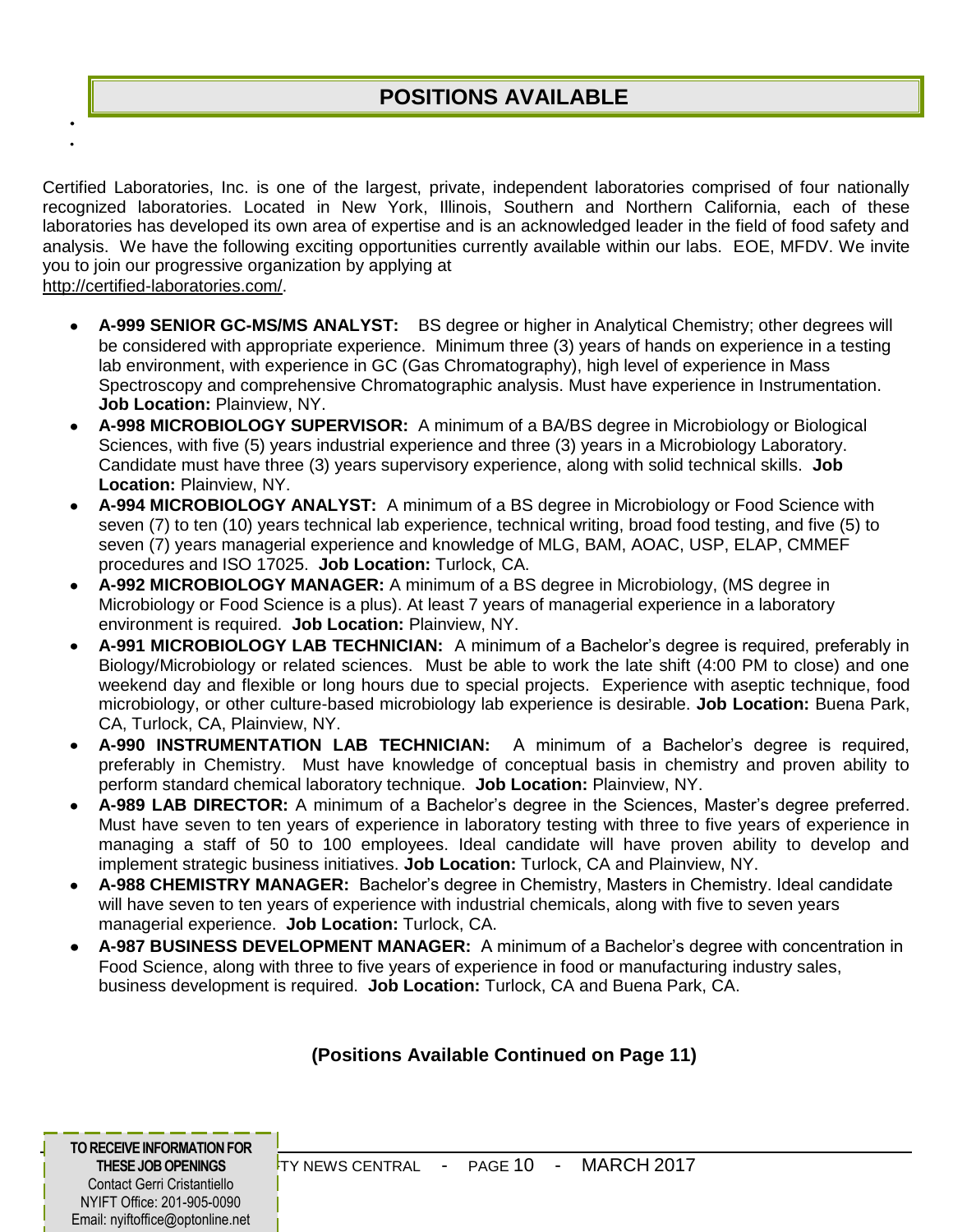**A-996 SENIOR FOOD TECHNOLOGIST, CONFECTIONS:** Manage briefs and champion required actions to meet project objectives, uses creative flavor blends, concepts and applications in new combinations and apply to confections and pharmaceutical applications, actively participate on technical selling teams to develop strategic relationships, and customer intimacy, contribute technical expertise to account, category and strategic planning; Bachelor's Degree in Food Technology/Science, 7-10 years of experience in Flavor applications with emphasis on confections, gum and/or pharmaceutical products. **Job Location:** Plainsboro, NJ.

**A-982 ENTRY LEVEL B2B ACCOUNT MANAGER - INGREDIENTS:** iTi Tropicals, the leading supplier of tropical and exotic fruit juice concentrates and purees in North America, seeks a bright, energetic and detail oriented person with 2-3 years of experience in the food industry. Job responsibilities include: developing and maintaining professional business relationships with current and prospective customers; responding to sales inquiries in a timely manner; understanding sales call objectives and presenting clear proposals based on the request and meeds of the customer. The right candidate must be self-motivated and have strong communication skills, verbal and written fluency in both English and Spanish preferred. Occasional travel to customer sites is required. iTi Tropicals offers a friendly, progressive work environment and a comprehensive benefits package including medical, dental and vision insurance as well as a bonus plan and 401(k). **Job Location:** Lawrenceville, NJ

**A-980 PART-TIME FOOD SAFETY TRAINER & AUDITOR:** Rutgers Food Innovation Center south (RFICs) has a part time position available. Candidate must deliver Food Safety classes at Rutgers or client locations (NJ/NY/PA region); conduct Food Safety Assessments at food facilities / write recommendations for corrective actions; assist clients to create / update HACCP or Food Safety plans and preventive controls; advise clients regarding recent regulatory issues or outbreaks. Additionally, candidate would serve as advocate for the RFICs at networking and promotional events. He/She is entitled to attend events of the NJ Food Processors Association and events / training classes at the RFICs. Time: Maximum 19 hours weekly, averaged over quarter. Interested candidates please email your resume to Donna Schaffner at [dfschaffner@njaes.rutgers.edu](mailto:dfschaffner@njaes.rutgers.edu)

### **NEWSLETTER DEADLINES**

This Newsletter is a publication of the New York Institute of Food Technologists and the Central New Jersey Subsection. The opinions expressed in this Newsletter are the opinions of the contributors and do not necessarily represent the official position of IFT, or the NY/CNJ sections of IFT and should not be interpreted as such.

> May Issue .......................................... April 1 June Issue ........................................May 27

Articles can be faxed to the NYIFT Office at 201-490-5922 or emailed to [nyiftoffice@optonline.net](mailto:nyiftoffice@optonline.net)



**New York Section** Institute of Food Technologists